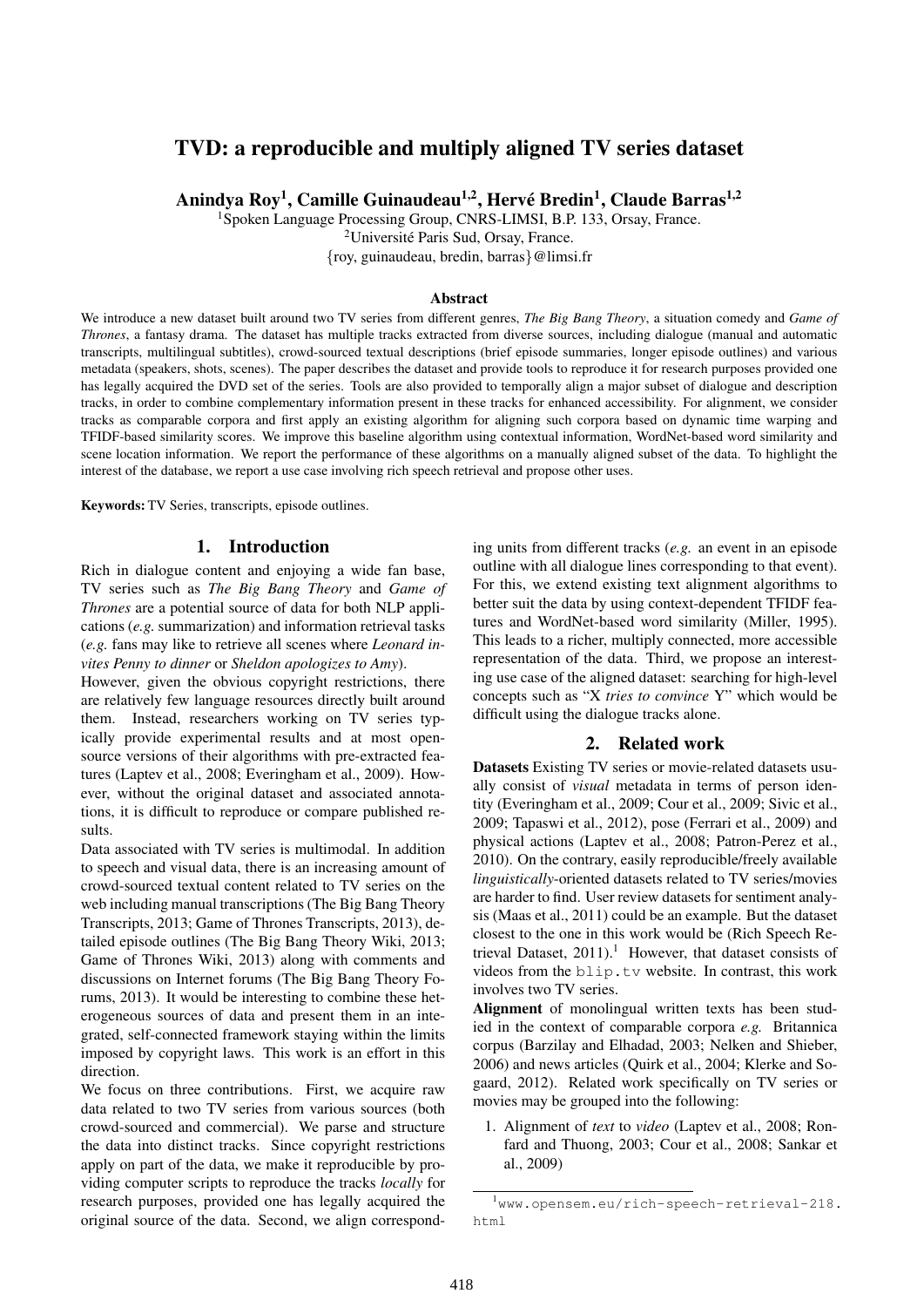2. Alignment of *text* to *text* (manual transcripts to subtitles (Everingham et al., 2006) or bilingual subtitles (Tsiartas et al., 2013)).

We also focus on text to text alignment but our main contribution is the alignment of dialogue to *crowd-sourced external texts* such as *episode outlines* which add valuable linguistic information.

To the best of our knowledge, there is one other major work which deals with a similar task (Li et al., 2008). This uses *local* constraints for alignment instead of maximizing a *global* objective function as we do. Furthermore, their approach is limited to TFIDF features while we investigate the use of context-weighted TFIDF, WordNet-based word similarity, scene locations and their combination, showing how such additional information can improve performance. Also, they did not adequately specify the dataset they used making it difficult to reproduce results while we provide complete details about our dataset.

Use case (Aly et al., 2011) studied a rich speech retrieval task somewhat similar to the high-level concept retrieval task explored here but the data and query set used were different. (Rich Speech Retrieval Dataset, 2011)

# 3. Description of the dataset

The current version of the dataset focuses on two popular TV series, *The Big Bang Theory* (TBBT) (The Big Bang Theory Wiki, 2013) and *Game of Thrones* (GoT) (Game of Thrones Wiki,  $2013$ ).<sup>2</sup> A website has been created for the dataset: **tvd.niderb.fr** . Computer scripts required to reproduce the dataset locally are hosted at this website along with usage instructions. Table 1 provides an overview of the dataset while the following sections describe each track in detail.

## 3.1. Manual transcripts (MTR)

Manual transcripts contain exact transcription of dialogue lines and speaker identities. For TBBT, scene locations are also provided. Here is an extract of manual transcripts from an episode of TBBT:

Scene location: A Chinese restaurant. Sheldon: I'm sorry, we cannot do this without Wolowitz. Leonard: We can't order Chinese food without Wolowitz?

and from an episode of GoT:

Jorah Mormont : You need to drink, child. And eat. Daenerys Targaryen : Isn't there anything else ?

We provide computer scripts to automatically download and parse manual transcripts from (The Big Bang Theory Transcripts, 2013; Game of Thrones Transcripts, 2013) for all 132 episodes of the first 6 seasons of TBBT and the first 5 episodes of GoT.

## 3.2. Subtitles (SUB)

While manual transcripts are mono-lingual and do not contain temporal information, DVD subtitles contain a close approximation of the dialogue (sentences often simplified to fit on-screen space contraints) in the original language (in this case, English) *and* some other local languages, and time stamps at the sentence level. Here is an extract of subtitles from an episode of TBBT:

00:13:21,520 -> 00:13:24,318 I'm sorry. we cannot do this without Wolowitz. 00:13:24,480 -> 00:13:27,278 We can't order Chinese food without Wolowitz?

Here is an extract of subtitles from an episode of GoT:

 $00:02:06.520$  -->  $00:02:07.953$ You need to drink, child.  $00:02:08.079$  -->  $00:02:09.990$ (She sighs)  $00:02:12,159$  -->  $00:02:14,070$ And eat.

We provide computer scripts to automatically extract subtitles from DVD. For this, an optical character recognition step is applied as subtitles are actually stored as overlaid images on DVDs.

## 3.3. Automatic transcripts (ATR)

Similar to subtitles, DVDs usually contain audio tracks in multiple languages: one track in the original language (English in our case) and dubbed audio tracks in local languages. We ran an *off-the-shelf* automatic transcription system on all audio tracks in the DVD. As shown in the excerpt below, automatic transcripts provide word-level temporal alignment. It also groups words into speech turns associated with dummy speaker tags (such as FS8 and MS3 below) but not actual identities. Here is an extract of automatic transcripts from an episode of TBBT:

```
<SpeechSegment ch="1" spkid="FS8" lang="eng-usa">
<Word stime="250.43" dur="0.17" conf="0.794"> Why </Word>
<Word stime="250.66" dur="0.20" conf="0.834"> not </Word>
</SpeechSegment>
```
### and from an episode of GoT:

```
<SpeechSegment ch="1" spkid="MS3" lang="eng-usa">
<Word stime="156.10" dur="0.07" conf="0.398"> The </Word>
<Word stime="156.60" dur="0.28" conf="0.393"> lands </Word>
<Word stime="156.95" dur="0.20" conf="0.515"> beyond </Word>
</SpeechSegment>
```
As transcripts may be considered derivative works of protected content, we do not actually own this data. However, as audio tracks are available in the TVD corpus, readers could use freely available text-to-speech tools (e.g. Kaldi (Povey et al., 2011)) to re-compute this data.

## 3.4. Episode outlines (OL) and summaries (SUM)

We provide computer scripts to automatically download and parse episode outlines and summaries from (The Big Bang Theory Wiki, 2013) for 69 episodes of TBBT. For GoT, we provide scripts to download episode outlines for 17 episodes and summaries for 30 episodes from (Game of Thrones Wiki, 2013). In each case, the corresponding content license is respected. Outlines provide a chronologically ordered list of main events taking place in each episode. For TBBT, we additionally have scene locations (as in manual transcripts) in the outline.

<sup>2</sup>Other series are planned to be covered in later versions of the dataset.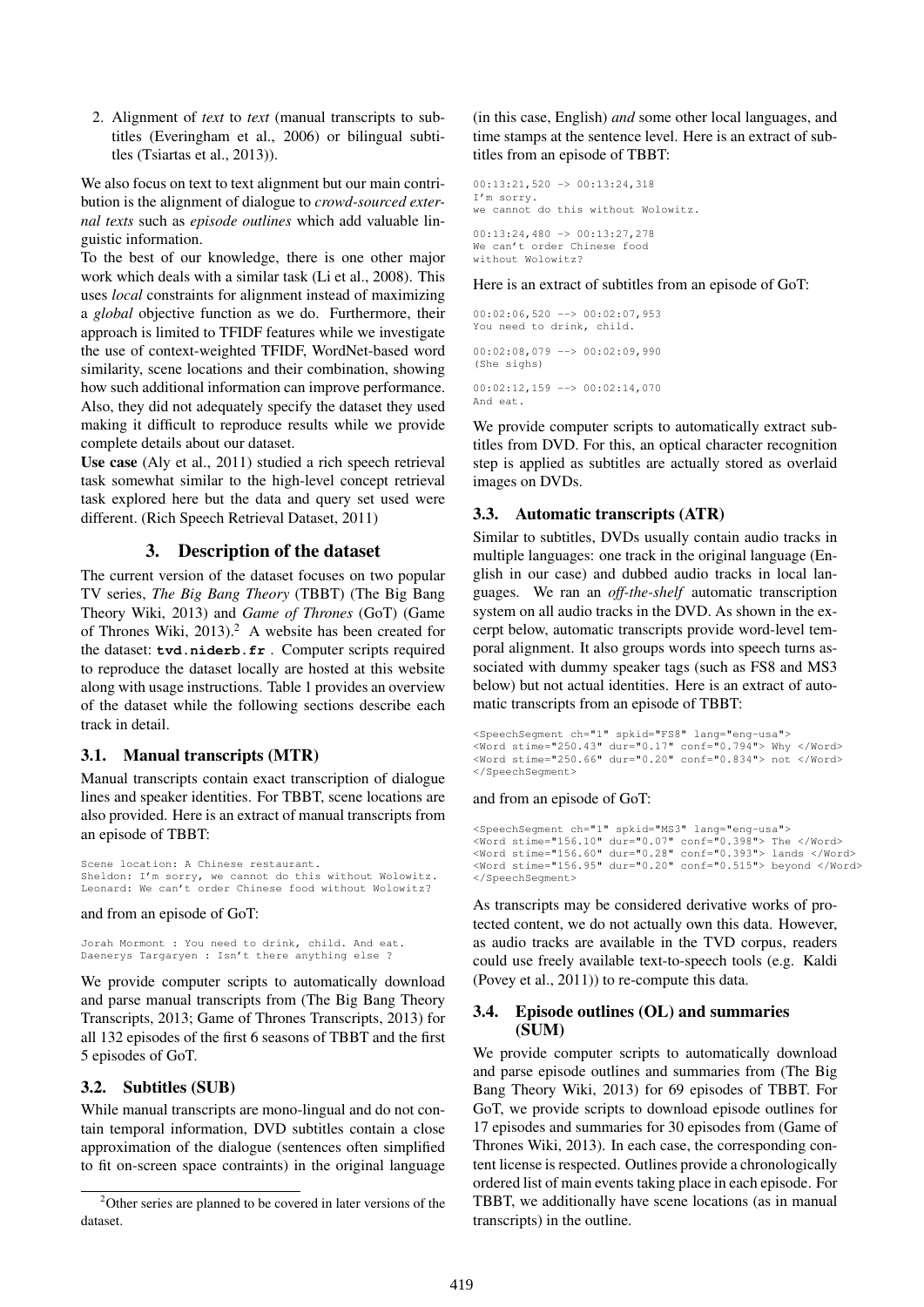|                       | # Episodes |     |             |        | Time-   | Multi-  |          |          | Original               |
|-----------------------|------------|-----|-------------|--------|---------|---------|----------|----------|------------------------|
| Track                 | TBBT       | GoT | Type        | Manual | stamped | lingual | Identity | Location | source                 |
| Manual transcripts    | 132        | 5   | dialogue    | ✔      |         |         | v        | ✔        | <b>WWW</b>             |
| <b>Subtitles</b>      | 17         | 10  | dialogue    | V      | V       | V       |          |          | <b>DVD</b>             |
| Automatic transcripts | 17         | 10  | dialogue    |        | V       | ✔       |          |          | speech-to-text         |
| Episode outlines      | 69         | 17  | description | V      |         |         |          | V        | <b>WWW</b>             |
| <b>Summaries</b>      | 69         | 30  | description | ✔      |         |         |          | ✓        | <b>WWW</b>             |
| Speech turns          | 6          |     | metadata    | V      | ✔       |         | ✔        |          | (Tapaswi et al., 2012) |
| Face tracks           | 6          |     | metadata    | V      | ✓       |         | v        |          | (Tapaswi et al., 2012) |
| <b>Shots</b>          | 6          |     | metadata    | V      | V       |         |          |          | (Bäuml et al., 2013)   |

Table 1: Overview of each track in the TVD dataset. Number of episodes reflects the status of the dataset at the time of writing this paper.

### Here is an extract from an outline of an episode from TBBT:

Scene location: Hallway outside apartments Event: Penny gives Leonard the key to her apartment. Event: The four guys get into a discussion about Superman's flight skills in front of Penny. Scene location: Hallway Event: Leonard invites Penny over.

#### and from an outline of an episode from GoT:

Event: Khal Drogo's khalasar is several days from Pentos crossing the plains known as the Flatlands... Event: The Dothraki make camp and Daenerys is helped from her horse by Ser Jorah and her handmaidens...

Events are expressed using either words extracted from the dialogue (extractive summarization) such as 'Sheldon tells his "*good idea for a T-shirt*" or descriptive phrases (abstractive summarization). Such phrases may describe a *rich* (high-level) *speech act*: "tries to convince", "apologizes to" and "tries to work out how", a *physical act*: "hugs", "make camp" and "helped from (her) horse", or a *state of mind*: "is shocked", "is not impressed by". The abstractive case is important because it brings new information not explicitly stated in the dialogue.

On the contrary, summaries are concise descriptions of each episode. Here is an extract from a summary of an episode from TBBT:

When Leonard and Sheldon meet Penny, Leonard is immediately interested in her (saying "our babies will be smart and beautiful"), but Sheldon feels his friend is chasing a dream he'll never catch (adding "not to mention imaginary")...

#### and from a summary of an episode from GoT:

Three rangers of the Night's Watch: Ser Waymar Royce, Will, and Gared depart from the Wall to investigate reports of wildlings in the Haunted Forest which lies to the north..

### 3.5. Shots, speech turns and face tracks

Additionally, manual annotations of both audio stream (who speaks when) and visual stream (shot boundaries, face tracks, face identity) for first 6 episodes of TBBT are included (Tapaswi et al., 2012; Bäuml et al., 2013). Example:

53.2314 2.7039 leonard 57.7743 2.1954 other 61.5371 1.1235 sheldon

Henceforth, we denote transcripts and subtitles as dialogue tracks, summary and episode outline tracks as description tracks, and shots, speech turns and face tracks as annotation tracks.

Each track is composed of a sequence of chronologically ordered *units*. Depending on the type of track, a unit may be a dialogue line, a word or an event.

In the TVD dataset, we conveniently represent tracks as components of a linguistic annotation graph (Bird and Liberman, 2001). In this directed acyclic graph, each vertex represents a time point within a TV series. In the case of DVD subtitles and automatic transcripts, the position of a such a point is known precisely in time. In the case of manual transcripts and episode outlines, it is unknown. In these cases, however, a time point is usually constrained to lie *between* other points conforming to a chronological ordering.

Each unit is represented by a directed edge between two vertices corresponding to the starting and ending times of the unit. Figure 1 shows a compact visualization of such a graph corresponding to an episode from *The Big Bang Theory*. For clarity, only MTR, OL and SUM tracks are shown, represented by red, green and blue components (vertices and edges) respectively. Alignment between two tracks is indicated via vertices and edges *in common* between the sub-graphs corresponding to these tracks. These common components shown in black.

### 4. Alignment of tracks

Some tracks like manual transcripts and episode outlines do not have explicit timing information while others like subtitles and automatic transcripts do. To enhance the usability of the dataset, we provide scripts to automatically align the following pairs of tracks:<sup>3</sup>

- 1. Manual transcripts (MTR)  $\Leftrightarrow$  subtitles (SUB): merges time-stamps from SUB with exact dialogue and speaker identity from MTR.
- 2. Subtitles (SUB)  $\Leftrightarrow$  automatic transcripts (ATR): enhances time resolution from *sentence*-level (SUB) to *word*-level (ATR).
- 3. Episode outlines (OL)  $\Leftrightarrow$  manual transcripts (MTR): merges speaker and dialogue lines from MTR with event descriptions from OL. Figure 1 shows an example of such an alignment.

<sup>3</sup> hosted on the dataset website **tvd.niderb.fr** .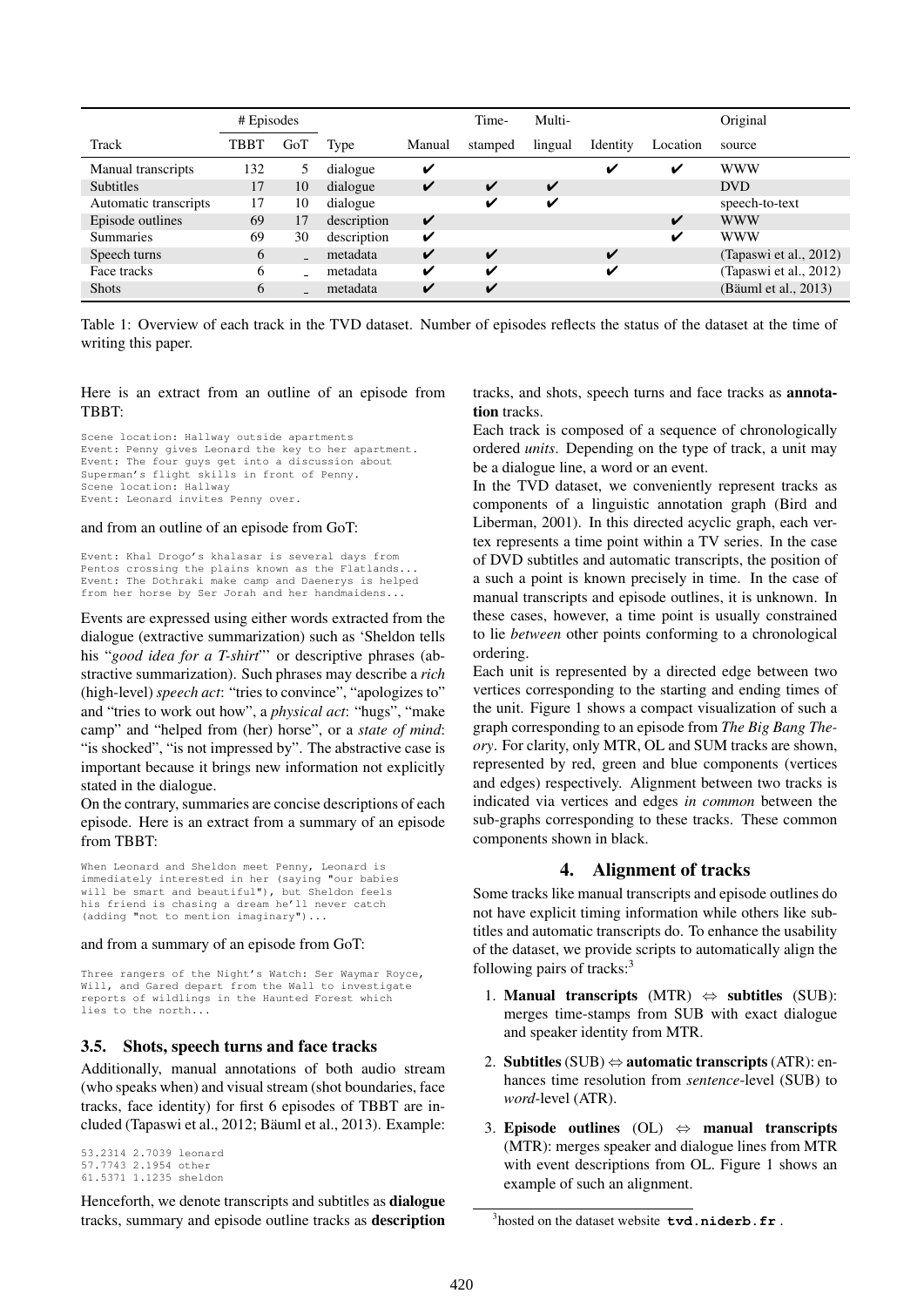| Episode $n^{\circ}$ |     |     |     |     |     |      |
|---------------------|-----|-----|-----|-----|-----|------|
| OL.                 | 35. | 31  | 27  | 26. | 26  | 145  |
| MTR                 | 315 | 281 | 347 | 395 | 424 | 1762 |

Table 2:  $N^{\circ}$  of units in episode outlines (OL) and manual transcripts (MTR) of the first 5 episodes of GoT.

| Episode $n^{\circ}$ |     |     |     |     |     |     |      |
|---------------------|-----|-----|-----|-----|-----|-----|------|
| OL                  |     | 15  | 15. | 26  | 19  | 13  | 105  |
| MTR                 | 326 | 244 | 250 | 229 | 228 | 255 | 1532 |

Table 3:  $N^{\circ}$  of units in episode outlines (OL) and manual transcripts (MTR) of the first 6 episodes of TBBT.

Later versions of the dataset are planned to include scripts to automatically align *other* pairs of tracks *e.g.* summaries (SUM) with manual transcripts (MTR).

## 4.1. Baseline algorithm

Our baseline algorithm for track alignment follows the standard approach in (Nelken and Shieber, 2006) based on dynamic time warping (DTW) for aligning comparable corpora. Let  $U_{1:N} \equiv \{u_{1,1}, \cdots, u_{1,N}\}\$ and  $U_{2:M} \equiv$  ${u_{2,1}, \dots, u_{2,M}}$  be two tracks. Each u is a unit to be aligned.<sup>4</sup> Let  $s(i, j)$  be the *local* similarity score between unit  $u_{1,i}$  and  $u_{2,j}$  for  $1 \leq i \leq N$ ,  $1 \leq j \leq M$ . Then the *global* alignment score  $\mathscr{S}(i, j)$  is calculated as:

$$
\mathcal{S}(i,j) = \max \begin{cases} \mathcal{S}(i-1,j-1) + s(i,j) \\ \mathcal{S}(i-1,j) + s(i,j) \\ \mathcal{S}(i,j-1) + s(i,j) \end{cases} (1)
$$

Once all scores  $\{\mathcal{S}(i, j)\}\$  have been computed, we find the best alignment path by backtracking from  $\mathcal{S}(N, M)$  to  $\mathscr{S}(1,1)$ .

For the first and second alignment tasks (MTR ⇔ SUB and SUB  $\Leftrightarrow$  ATR respectively), the units u are words and we define the local similarity score  $s(i, j)$  as 1 iff the words  $u_{1,i}$  and  $u_{2,j}$  are identical, and 0 otherwise:

$$
s(i,j) = \mathbf{1}_{\{u_{1,i} = u_{2,j}\}}\tag{2}
$$

This effectively transforms these tasks into the longest common subsequence problem (Myers, 1986). This relatively straightforward problem has been successfully addressed in the context of subtitle alignment. For a description, please consult (Everingham et al., 2006).

In this paper, we instead focus on the third (and most challenging) of the three alignment tasks: OL  $\Leftrightarrow$  MTR. In this case, units  $\{u_{1,i}\}\$ are events in OL and  $\{u_{2,j}\}\$ are dialogue lines in MTR. Note that words in OL may have limited overlap with words in MTR (ref. abstractive summarization in Section 3.4.). Hence, just using the number of words in common as in Equation 1 might not be a good solution (Nelken and Shieber, 2006). Instead, we define

|           | GoT episode $n^{\circ}$ |      |      |      |      |      |  |  |  |
|-----------|-------------------------|------|------|------|------|------|--|--|--|
| Algorithm |                         |      |      |      |      | all  |  |  |  |
| NATVE.    | 22.2.                   | 29.0 | 13.8 | 31.9 | 28.3 | 25.1 |  |  |  |
| TFIDF     | 95.9                    | 93.9 | 99.4 | 97.2 | 974  | 96.8 |  |  |  |

Table 4: Alignment accuracy on first 5 episodes of GoT using NAIVE and TFIDF.

|              | TBBT episode n <sup>o</sup> |                |      |      |      |        |      |  |  |
|--------------|-----------------------------|----------------|------|------|------|--------|------|--|--|
| Algorithm    |                             | $\overline{2}$ | 3    |      |      |        | all  |  |  |
| <b>NATVE</b> | 20.1                        | 42.0           | 42.1 | 27.2 | 33.3 | 36.4   | 33.5 |  |  |
| TFIDF        | 31.4                        | 60.5           | 69.1 | 65.0 | 73.7 | - 52.7 | 58.8 |  |  |

Table 5: Alignment accuracy on first 6 episodes of TBBT using NAIVE and TFIDF.

the local similarity score  $s(i, j)$  as the probability that unit  $u_{1,i}$  should be aligned with unit  $u_{2,j}$  estimated by fitting a logistic regression model to the cosine similarity between TFIDF vectors of  $u_{1,i}$  and  $u_{2,j}$  (Nelken and Shieber, 2006). We denote this algorithm as TFIDF. We compare TFIDF with a NAIVE alignment algorithm which groups subsequent dialogue lines in MTR into N equal-sized groups and aligns each group with an event in OL.

In this paper, these alignment algorithms are evaluated using the first 5 episodes of GoT and first 6 episodes of TBBT. The total number of OL and MTR units used in the evaluation are 145 and 1762 for GoT and 105 and 1532 for TBBT respectively. Episode-wise breakup of these numbers are shown in Tables 2 and 3 for the two TV series.

In Tables 5 and 7, performance is reported for GoT and TBBT in terms of alignment accuracy, *i.e.* ratio of number of dialogue line units in MTR aligned correctly with their corresponding event units in OL to total number of dialogue lines in MTR expressed as a percentage (Sankar et al., 2009).<sup>5</sup> TFIDF outperforms NAIVE on both GoT and TBBT, its accuracy being quite high on GoT. TFIDF accuracy on TBBT is lower than GoT probably because TBBT events are described by one sentence while GoT events are typically described by 5 to 10 sentences. In Sections 4.2.- 4.4., we investigate 3 ways to increase accuracy on TBBT.

## 4.2. Contextual information

Instead of considering only terms inside the current unit u, we take a context of fixed length around current unit  $u$ and weight term frequencies inside this context via a window function centred on  $u$ . This algorithm is denoted as Context-dependent TFIDF or CTFIDF. Table 6 compares the alignment accuracy of 5 best-performing window functions. The asymmetric window [1 1.25 0] performs the best. Table 7, rows 2 and 3 shows CTFIDF outperforms TFIDF for 4 out of 6 episodes and by 3.7% overall.

### 4.3. WordNet

To exploit semantic similarity between non-identical words ignored by TFIDF, we add Wu-Palmer similarities (Wu

<sup>&</sup>lt;sup>4</sup>Note that the tracks are assumed to satisfy the three conditions for DTW: (1) boundary constraint (the first and last units in both tracks much be aligned), (2) temporal monotonicity (units are strictly chronologically ordered) and (3) temporal continuity.

<sup>&</sup>lt;sup>5</sup>For reference, manual alignments were produced for all episodes used in the evaluation.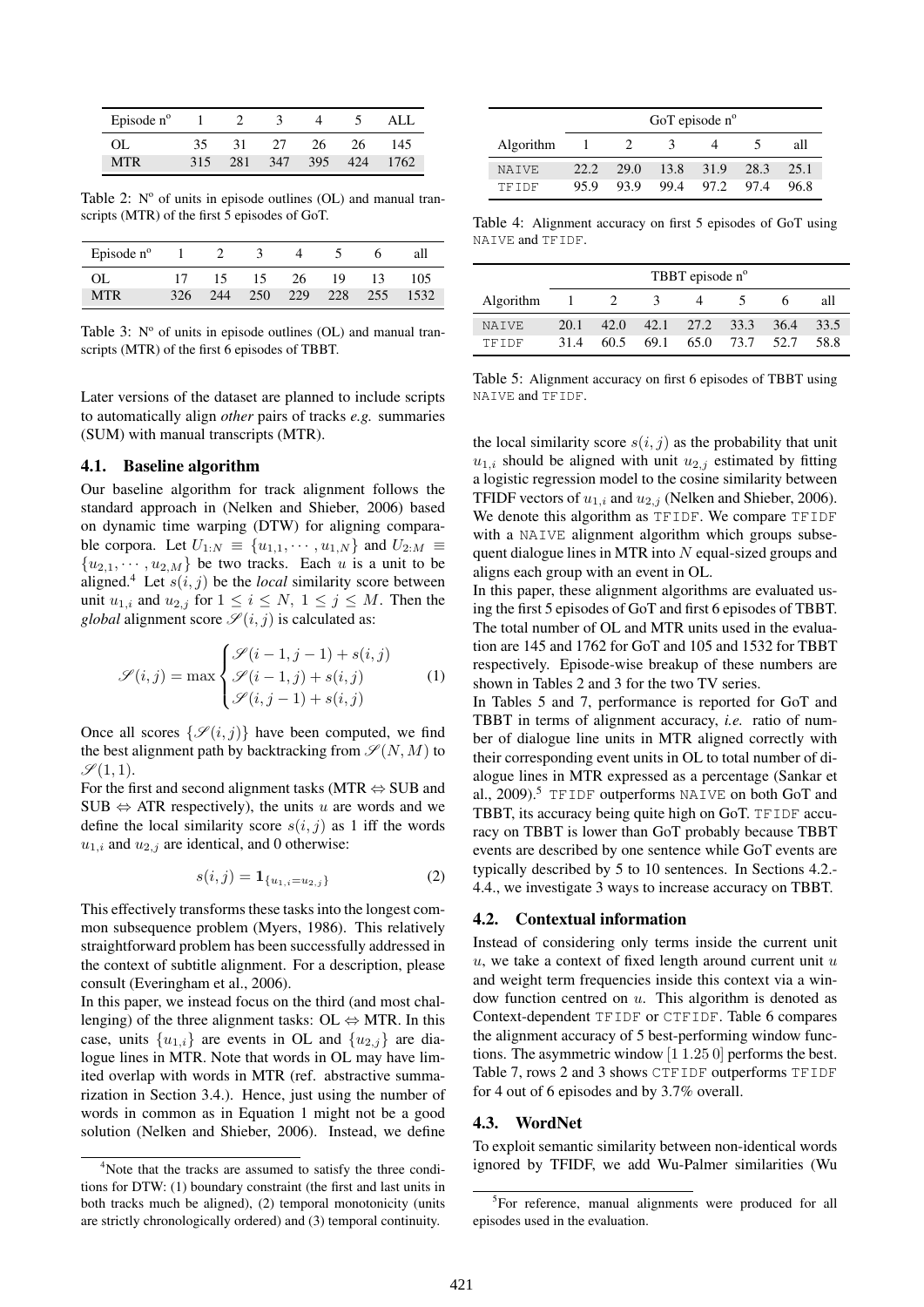| Episode $n^{\circ}$    | $\blacksquare$ | 2    | $\mathcal{E}$ |      |      |      | all  |
|------------------------|----------------|------|---------------|------|------|------|------|
| [0 2 1]                | 44.0           | 61.5 | 67.4          | 64.6 | 79.8 | 53.6 | 61.8 |
| $[1\ 2\ 0]$            | 46.9           | 63.4 | 68.7          | 60.2 | 80.8 | 53.6 | 62.2 |
| [1 1.25 0]             | 46.9           | 63.4 | 68.7          | 61.2 | 80.8 | 54.0 | 62.5 |
| $\left[1\,2\,1\right]$ | 47.5           | 62.9 | 67.4          | 57.8 | 79.8 | 54.0 | 61.6 |
| $[1\,2\,4\,2\,1]$      | 51.6           | 60.0 | 65.7          | 56.8 | 77.3 | 53.1 | 60.7 |

Table 6: Alignment accuracy using CTFIDF with 5 bestperforming window functions on TBBT. Top accuracy for each episode in bold.

and Palmer, 1994) computed over WordNet senses (Miller, 1995; Bird et al., 2009) of *all* word pairs  $\{(w_1, w_2) : w_1 \in$  $u_{1,i} \wedge w_2 \in u_{2,j}$  to TFIDF cosine similarity.

Results are reported in Table 7. Note that that this algorithm TFIDF.W (row 4) outperforms TFIDF (row 2) overall. However, coupled with CTFIDF (CTFIDF.W, row 5), this algorithm cannot improve on CTFIDF (row 3).

### 4.4. Scene locations

TBBT OL and MTR tracks contain scene locations which could be useful for alignment *e.g. A Chinese restaurant*, *Hallway outside appartments* (ref. Sections 3.1., 3.4.). One way to incorporate scene locations would be to first align OL and MTR tracks at the scene level using scene locations, and then, align units inside each (aligned) scene.<sup>6</sup>

However, since OL and MTR are crowd-sourced and not created by a single person or group, their terminology is seldom consistent: *e.g.* scene location *living room* in OL is equivalent to *Sheldon and Leonard's apartment* in MTR. Also, scene locations may be arbitrarily dropped leading to unequal number of scene locations in OL and MTR. So, trying to first align tracks at the level of scene locations was found to be impractical.

Instead, we simply add scene locations to the set of units to be aligned, in the same way as dialogue lines in MTR and events in OL. However, a distinction between scene location units and *other* units is made by weighting local similarity scores between them differently, as follows:

| $\tilde{s}(i, j) \leftarrow 1.2 \times s(i, j)$ if $u_{1,i} \in \mathbf{U}_L \wedge u_{2,j} \in \mathbf{U}_L$ (3a)    |  |
|-----------------------------------------------------------------------------------------------------------------------|--|
| $\tilde{s}(i, j) \leftarrow 0.1 \times s(i, j)$ if $u_{1,i} \in \mathbf{U}_L \wedge u_{2,j} \notin \mathbf{U}_L$ (3b) |  |
| $\tilde{s}(i,j) \leftarrow 0.1 \times s(i,j)$ if $u_{1,i} \notin U_L \wedge u_{2,j} \in U_L$ (3c)                     |  |
| $\tilde{s}(i,j) \leftarrow 1.0 \times s(i,j)$ if $u_{1,i} \notin U_L \wedge u_{2,j} \notin U_L$ (3d)                  |  |

where  $U_L$  is the set of scene location units. Note that the similarity score between a scene location and a non-scene location unit is given a non-zero (but low) weight to account for the fact that scene locations are sometimes mentioned in the dialogue. All four weights have been tuned manually to optimize performance.

Results are reported in Table 7. Note that scene locations coupled with CTFIDF (CTFIDF.S) outperforms CTFIDF by 3.3% overall. Scene locations enhanced with WordNet (CTFIDF.SW) further improves accuracy by 3.5% leading to the highest alignment accuracy among all algorithms.

WordNet seems to work better on the restricted vocabulary of scene locations than on the entire text (Section 4.3.).

### 5. Use cases

Exploitation of speech transcripts for information retrieval is not new (de Jong et al., 2007). A novel feature of our work is to automatically align *external* crowd-sourced textual descriptions to speech transcripts from TV series, thus boosting its accessability. Next, we describe a simple use case to illustrate this point. Episode outlines provide compact textual descriptions at the scene or sub-scene level, *e.g*,

Leonard apologizes to Penny who accepts it.

The key terms *apologize* and *accept (the apology)* do not occur in the corresponding extract from the manual transcript (abridged):

```
Penny: What's going on?
Leonard: ... I regret my participation in what was, at
the very least, an error in judgement. The hallmark of
the great human experiment is the willingness to reco-
gnise one's mistakes. Some mistakes, ...
Penny: Leonard.
Leonard: Yeah.
Penny (hugs him): We're okay.
```
This observation shows that episode outlines may be more useful for scene retrieval when searching using high-level concepts such as rich speech acts ("X *apologizes* to Y") or states of mind ("X *isn't impressed* by Y") as listed in column 1 of Table 8, in contrast to transcriptions. In fact, our dataset is well-suited for this because we automatically align outlines with manual transcripts, and manual transcripts with DVD subtitles/automatic transcripts, thus transferring time-stamps from the latter to the former. This allows us to match each outline with its corresponding scene in the video.

In an initial toy experiment, we first transform each concept into a small set of query terms combined with AND ('.') or OR ('+') if needed, as shown in column 2 of Table 8. We search for these terms inside episode outlines and manual transcripts and retrieve all units containing these terms. In this experiment, we assume that alignment with video is perfect. In Table 8, we report results using episode outlines (columns 3-5) and manual transcripts (columns 6-8). The retrieved scenes were checked manually for relevance.<sup>7</sup> We observe that the number of relevant scenes retrieved as well as the precision is consistently higher with episode outlines than with transcripts. We are in the process of building a complete scene retrieval system starting from this initial idea.<sup>8</sup>

In addition to scene retrieval, this dataset may be used to study a variety of NLP and machine learning tasks such as automatic summarization (extractive and abstractive) (Liu and Liu, 2013), generation of natural language video descriptions (Krishnamoorthy et al., 2013), training linguistic and visual concept detectors (Laptev et al., 2008; de Jong et al., 2007), person identification (Bredin, 2012; Bredin et

 $6$ Note that this approach is similar to the two-step approach for aligning comparable corpora involving paragraph matching followed by sentence matching in (Barzilay and Elhadad, 2003).

<sup>&</sup>lt;sup>7</sup>We consider X and Y to represent any person.

<sup>8</sup>Here, we have not addressed queries based on *physical* actions ("X *hugs* Y") as these have been studied elsewhere (Laptev et al., 2008; Patron-Perez et al., 2010). However, the same approach may be used for such queries too.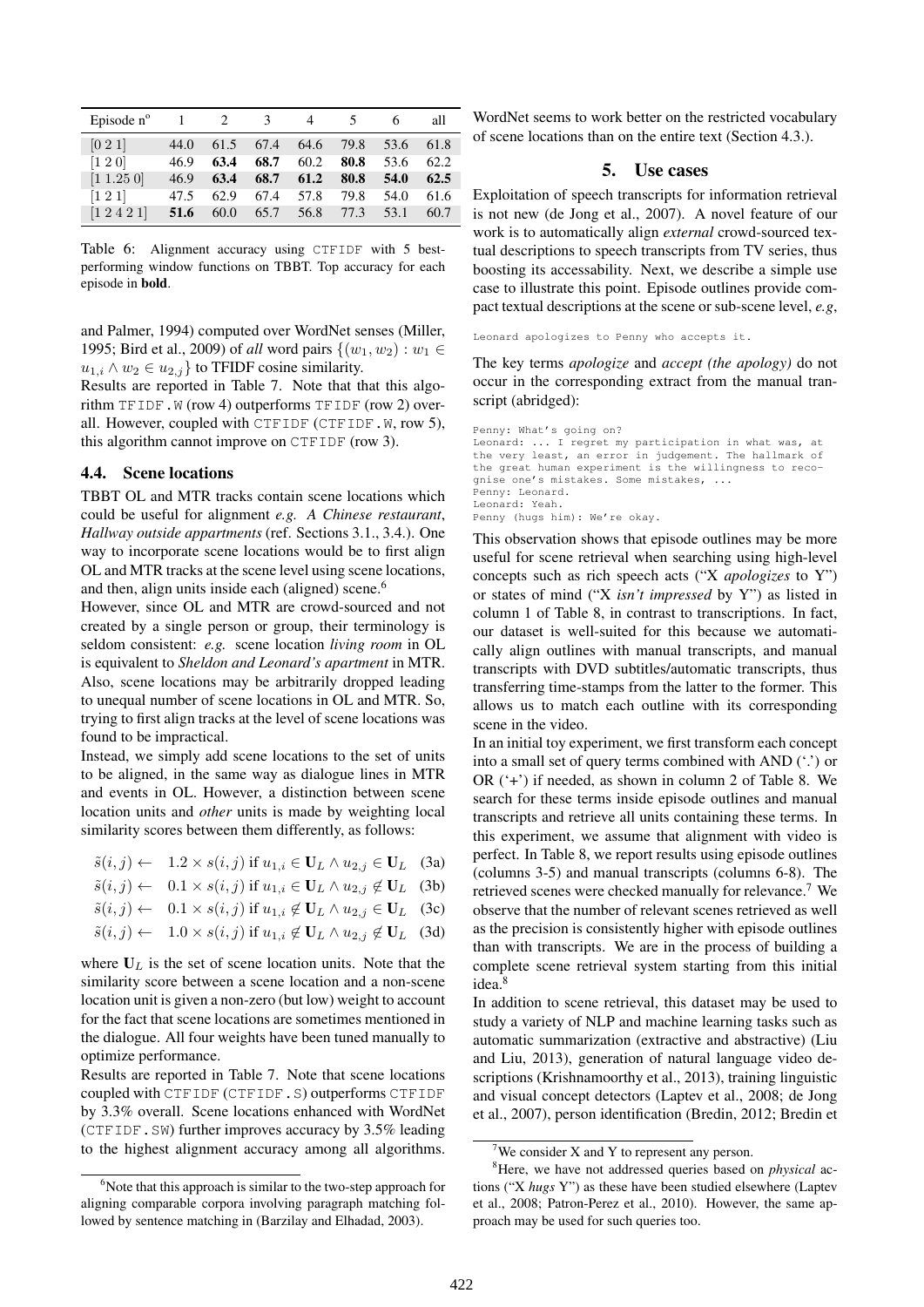|               |      | TBBT episode n° |      |      |      |      |      |  |  |
|---------------|------|-----------------|------|------|------|------|------|--|--|
| Algorithm     |      | 2               | 3    | 4    | 5    | 6    | all  |  |  |
| <b>NATVE</b>  | 20.1 | 42.0            | 42.1 | 27.2 | 33.3 | 36.4 | 33.5 |  |  |
| TFIDF         | 31.4 | 60.5            | 69.1 | 65.0 | 73.7 | 52.7 | 58.8 |  |  |
| <b>CTFIDF</b> | 46.9 | 63.4            | 68.7 | 61.2 | 80.8 | 54.0 | 62.5 |  |  |
| TFIDF.W       | 43.1 | 60.0            | 72.1 | 64.1 | 69.7 | 51.9 | 60.1 |  |  |
| CTFIDF.W      | 46.9 | 63.4            | 68.7 | 64.6 | 76.8 | 54.0 | 62.4 |  |  |
| CTFIDF.S      | 42.5 | 66.8            | 70.8 | 66.0 | 80.3 | 68.6 | 65.8 |  |  |
| CTFIDF.SW     | 43.4 | 72.7            | 78.1 | 72.8 | 80.3 | 68.6 | 69.3 |  |  |

Table 7: Alignment accuracy on first 6 episodes of TBBT using various algorithms. Top 2 accuracies for each episode in bold.

|                               |                                 | Outlines    |            |         |             | <b>Transcripts</b> |         |  |  |
|-------------------------------|---------------------------------|-------------|------------|---------|-------------|--------------------|---------|--|--|
| Concept                       | Query term $(s)$                | # retrieved | # relevant | $P(\%)$ | # retrieved | # relevant         | $P(\%)$ |  |  |
| X invites Y                   | $invite + invitation$           | 25          | 20         | 80.0    | 28          | O                  | 21.4    |  |  |
| X apologises (to $Y$ )        | apologise + apology             | 28          | 19         | 67.9    | 60          | 19                 | 31.7    |  |  |
| $X$ isn't impressed (by $Y$ ) | $(not.$ impress $) +$ unimpress |             |            | 100.0   |             | 0                  | 0.0     |  |  |
| X tries to convince Y         | try.convince                    | 3           |            | 100.0   | $\Omega$    | $\Omega$           | 0.0     |  |  |
| X is shocked                  | shock                           | 8           | 8          | 100.0   |             | 3                  | 42.9    |  |  |
| X is surprised                | surprise                        | 8           |            | 62.5    | 30          | 8                  | 26.7    |  |  |
| X discusses (with Y)          | discuss                         | 38          | 38         | 100.0   | 22          |                    | 22.7    |  |  |

Table 8: Scene retrieval results in terms of number of scenes retrieved, number of relevant scenes retrieved and precision (P) on the first 69 episodes of TBBT using high-level concepts as queries. X and Y may be any person, '.'  $\rightarrow$  AND, '+'  $\rightarrow$  OR, verbs were lemmatized, partial matches were allowed where suitable ('unimpress' → 'unimpressed', 'unimpressive'). Please see Section 5. for details.

al., 2012; Roy et al., 2014) and plot de-interlacing of TV series (Ercolessi et al., 2012). It is noteworthy that *Game of Thrones* closely follows a collection of fantasy novels from which it is adapted and could therefore lead to novel cross-media analysis techniques.

## 6. Conclusions

We present a new multi-track TV series dataset and provide computer scripts to locally regenerate it from source, conforming to copyright and license restrictions. We align tracks in the dataset and show that context-dependent TFIDF, scene locations and WordNet improve alignment accuracy.

The alignment of crowd-sourced external content (*e.g.* episode outlines) with time-stamped speech transcripts opens up new possibilities for scene retrieval using high-level concepts including rich speech acts (Rich Speech Retrieval Dataset, 2011) ("X *invites* Y", "X *tries to convince* Y"). Such concepts are often explicitly mentioned in episode outlines but not in speech transcripts. Initial experiments based on this idea yielded promising results. The dataset may also be used for other tasks: summarization, training concept detectors and person identification.

# 7. Acknowledgements

This work was done in the context of the QCOM-PERE project (funded by ANR) and the CHIST-ERA CAMOMILE project (funded by ANR, FNR and Tübitak).

# 8. References

Aly, R. B. N., Verschoor, T., and Ordelman, R. J. F. (2011). Utwente does rich speech retrieval at mediaeval 2011. In *Working Notes Proceedings of the MediaEval 2011 Workshop, Pisa, Italy*, volume 807, Aachen, Germany.

- Barzilay, R. and Elhadad, N. (2003). Sentence alignment for monolingual comparable corpora. In *Proc. of the Conference on Empirical Methods in Natural Language Processing (EMNLP)*.
- Bäuml, M., Tapaswi, M., and Stiefelhagen, R. (2013). Semi-supervised Learning with Constraints for Person Identification in Multimedia Data. In *Proc. of IEEE Conference on Computer Vision and Pattern Recognition (CVPR)*.
- Bird, S. and Liberman, M. (2001). A formal framework for linguistic annotation. *Speech Communications*, 33(1- 2):23–60.
- Bird, S., Klein, E., and Loper, E. (2009). *Natural Language Processing with Python*. O'Reilly Media Inc.
- Bredin, H., Poignant, J., Tapaswi, M., Fortier, G., Le, V., Napoleon, T., Gao, H., Barras, C., Rosset, S., Besacier, L., Verbeek, J., Quénot, G., Jurie, F., and Ekenel, H. (2012). Fusion of Speech, Faces and Text for Person Identification in TV Broadcast. In *Proc. of Workshop on Information Fusion in Computer Vision for Concept Recognition (ECCV 2012)*, October.
- Bredin, H. (2012). Segmentation of TV Shows into Scenes using Speaker Diarization and Speech Recognition. In *Proc. of ICASSP 2012, IEEE International Conference on Acoustics, Speech, and Signal Processing*, Kyoto, Japan, March.
- Cour, T., Jordan, C., Miltsakaki, E., and Taskar, B. (2008). Movie/Script: Alignment and Parsing of Video and Text Transcription. In *Proc. of European Conference on Computer Vision (ECCV)*.
- Cour, T., Sapp, B., Jordan, C., and Taskar, B. (2009). Learning from Ambiguously Labeled Images. In *Proc. of the IEEE Conference on Computer Vision and Pattern*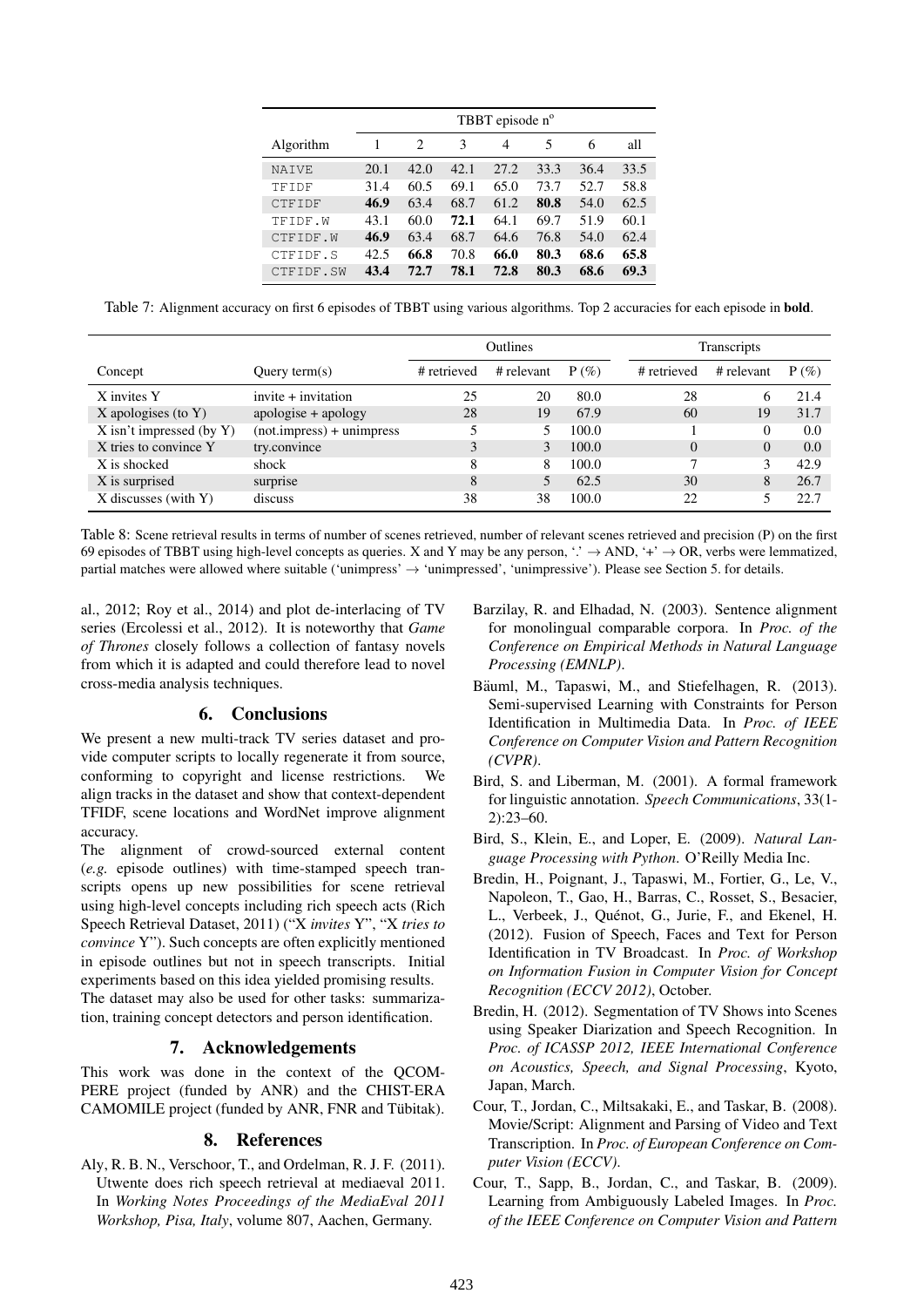*Recognition (CVPR)*.

- de Jong, F., Westerveld, T., and de Vries, A. (2007). Multimedia Search Without Visual Analysis: The Value of Linguistic and Ccontextual Iinformation. *IEEE Transactions on Circuits and Systems for Video Technology*, 17(3):365–371.
- Ercolessi, P., Bredin, H., and Sénac, C. (2012). StoViz: Story Visualization of TV Series. In *Proc. of 20th ACM International Conference on Multimedia (ACM MM)*.
- Everingham, M., Sivic, J., and Zisserman, A. (2006). "Hello! My name is... Buffy" - automatic naming of characters in TV video. In *Proc. of British Machine Vision Conference*.
- Everingham, M., Sivic, J., and Zisserman, A. (2009). Taking the bite out of automatic naming of characters in TV video. *Image and Vision Computing*, 27(5).
- Ferrari, V., Marin-Jimenez, M., and Zisserman, A. (2009). Pose search: Retrieving people using their pose. In *Proceedings of the IEEE Conference on Computer Vision and Pattern Recognition*.
- Game of Thrones Transcripts. (2013). Game of Thrones Transcripts. foreverdreaming.org/ viewforum.php?f=67. Accessed: 2013-10-23.
- Game of Thrones Wiki. (2013). Game of Thrones Wiki. gameofthrones.wikia.com/. Accessed: 2013- 10-23.
- Klerke, S. and Sogaard, A. (2012). DSim, a Danish Parallel Corpus for Text Simplification. In *Proc. of the International Conference on Language Resources and Evaluation (LREC)*.
- Krishnamoorthy, N., Malkarnenkar, G., Mooney, R., Saenko, K., and Guadarrama, S. (2013). Generating natural-language video descriptions using text-mined knowledge. In *Proc. of the 27th AAAI Conference on Artificial Intelligence (AAAI-2013)*, pages 541–547, July.
- Laptev, I., Marszalek, M., Schmid, C., and Rozenfeld, B. (2008). Learning Realistic Human Actions from Movies. In *Proc. of the IEEE Conference on Computer Vision and Pattern Recognition (CVPR)*.
- Li, M., Liu, Y., Zhang, Y.-D., and Lin, S.-X. (2008). Synopsis alignment: Importing external text information for multi-model movie analysis. In *Advances in Multimedia Information Processing - PCM 2008*, volume 5353 of *Lecture Notes in Computer Science*, pages 287–295. Springer Berlin Heidelberg.
- Liu, F. and Liu, Y. (2013). Towards Abstractive Speech Summarization: Exploring Unsupervised and Supervised Approaches for Spoken Utterance Compression. *IEEE Transactions on Audio, Speech and Language Processing*, 21(7).
- Maas, A., Daly, R., Pham, P., D., H., Ng, A., and Potts, C. (2011). Learning Word Vectors for Sentiment Analysis. In *Proc. of the 49th Annual Meeting of the Association for Computational Linguistics (ACL)*.
- Miller, G. (1995). WordNet: A Lexical Database for English. *Communications of the ACM*, 38(11):39–41.
- Myers, E. (1986). An O(ND) Difference Algorithm and its Variations. *Algorithmica*, 1(2):251–266.

Nelken, R. and Shieber, S. (2006). Towards robust context-

sensitive sentence alignment for monolingual corpora. In *Proc. of the 11th Conference of the European Chapter of the ACL (EACL)*.

- Patron-Perez, A., Marszalek, M., Zisserman, A., and Reid, I. (2010). High Five: Recognising human interactions in TV shows. In *Proc. of British Machine Vision Conference*.
- Povey, D., Ghoshal, A., Boulianne, G., Burget, L., Glembek, O., Goel, N., Hannemann, M., Motlicek, P., Qian, Y., Schwarz, P., Silovsky, J., Stemmer, G., and Vesely, K. (2011). The kaldi speech recognition toolkit. In *IEEE 2011 Workshop on Automatic Speech Recognition and Understanding*, December.
- Quirk, C., Brockett, C., and Dolan, W. (2004). Monolingual machine translation for paraphrase generation. In *In Proc. of the Conference on Empirical Methods in Natural Language Processing (EMNLP)*, pages 142–149.
- Rich Speech Retrieval Dataset. (2011). Rich Speech Retrieval Dataset. http://www.opensem.eu/ rich-speech-retrieval-218.html. Accessed: 2013-10-20.
- Ronfard, R. and Thuong, T. (2003). A framework for aligning and indexing movies with their script. In *Proc. of International Conference on Multimedia and Expo (ICME)*.
- Roy, A., Bredin, H., Hartmann, W., Le, V., Barras, C., and Gauvain, J.-L. (2014). Lexical Speaker Identification in TV Shows. *Accepted for publication in Springer Multimedia Tools and Applications*.
- Sankar, K., Jawahar, C., and Zisserman, A. (2009). Subtitle-free Movie to Script Alignment. In *Proc. of British Machine Vision Conference*.
- Sivic, J., Everingham, M., and Zisserman, A. (2009). "Who are you?" – learning person specific classifiers from video. In *Proc. of the IEEE Conference on Computer Vision and Pattern Recognition (CVPR)*.
- Tapaswi, M., Bäuml, M., and Stiefelhagen, R. (2012). "Knock! Knock! Who is it?" Probabilistic Person Identification in TV Series. In *Proc. of IEEE Conference on Computer Vision and Pattern Recognition (CVPR)*.
- The Big Bang Theory Forums. (2013). The Big Bang Theory Forums. forum.the-big-bang-theory. com/. Accessed: 2013-10-20.
- The Big Bang Theory Transcripts. (2013). The Big Bang Theory Transcripts. bigbangtrans.wordpress. com. Accessed: 2013-10-11.
- The Big Bang Theory Wiki. (2013). The Big Bang Theory Wiki. wiki.the-big-bang-theory.com/. Accessed: 2013-10-11.
- Tsiartas, A., Ghosh, P., Georgiou, P., and Narayanan, S. (2013). High-quality bilingual subtitle document alignments with application to spontaneous speech translation. *Computer Speech and Language*, 27(2):572 – 591.
- Wu, Z. and Palmer, M. (1994). Verb Semantics and Lexical Selection. In *Proc. of the 32nd Annual Meeting of the Association for Computational Linguistics*, pages 133– 139.